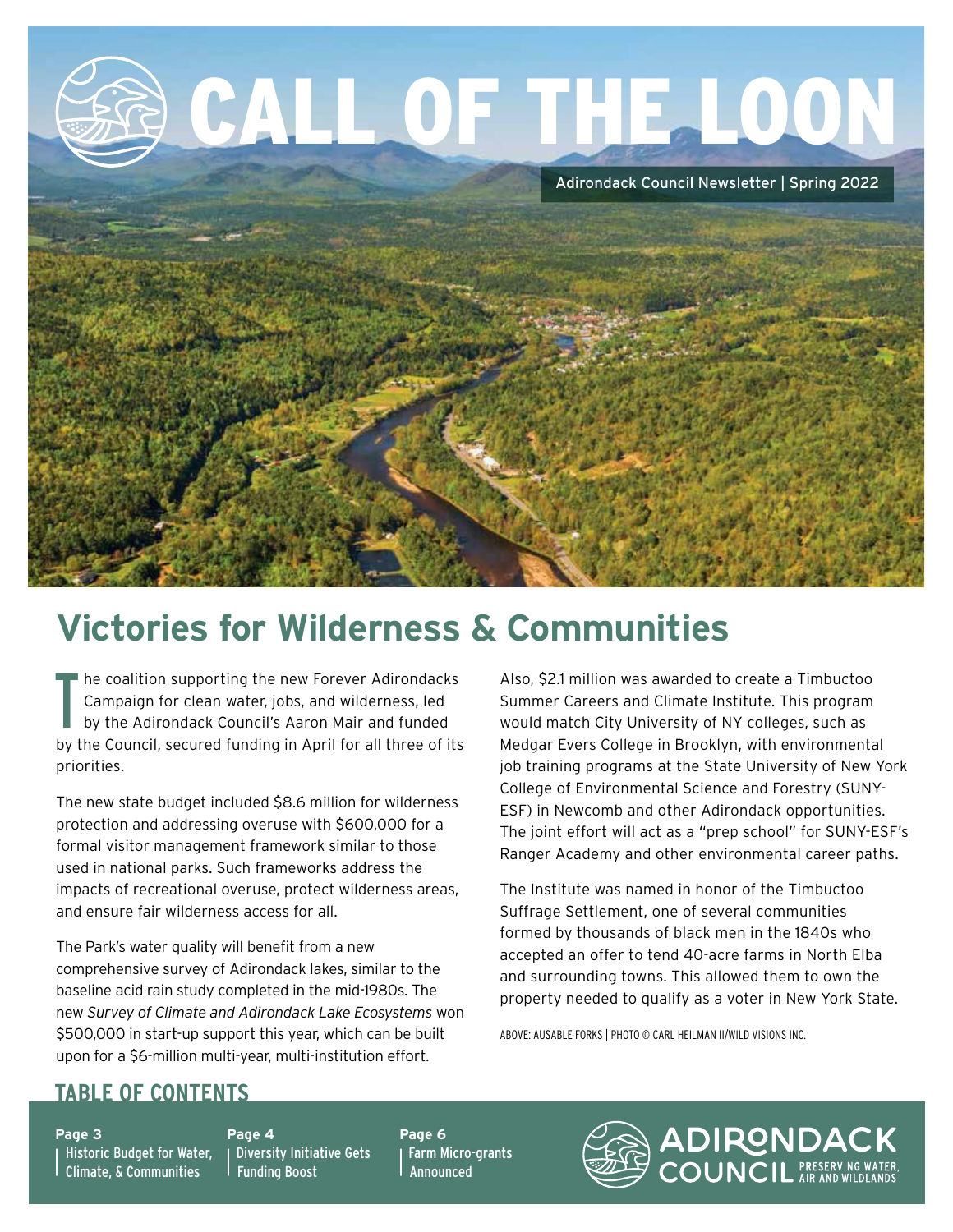## **Shaping a Successful Future for the Adirondacks**



**Rocci Aguirre** Deputy Director

Dear Friends of the Adirondacks,

S pring at the Adirondack Council means navigating mud season in the North Country and budget season in Albany. Both are messy in their own way but set the tone for the important work that lies ahead for the year.

Having returned to the Council this past October as Deputy Director, I appreciate the invite by Executive Director William Janeway to open the spring newsletter and to reflect on the incredible successes we have had over the past few months.

Budgets come, and budgets go. Sometimes they are on time, sometimes they are not. This year the budget was a bit delayed, but with tremendous support from our legislative partners, members, and donors, we secured record wins that will help shape the future of the Adirondacks.

Wins aside, there are still major threats facing the Park, from road salt pollution to the complex management challenges facing our popular state wildlands. At the Council, we balance the reality of these challenges by seeing the potential opportunities they present. Such as turning the recreational use challenges into the leading national model of public-private park management.

We also see real movement on some of the most challenging issues facing our region, such as \$300,000 in dedicated state funding to support the Adirondack Diversity Initiative. This is a remarkable sign of how far we have come in making the region more welcoming, safer, and open to everyone.

In coming back to the region and the organization, I am truly grateful for our members and donors who champion the growth and success of the Adirondack Council. Your efforts are critical in protecting the ecological integrity and wildness of the Park. It sure is good to be home.

Sincerely,

occi

Rocci Aguirre Deputy Director

**Directors**

**Chair,** Sarah C. Hatfield **Vice-Chair,** Liza Cowan **Treasurer**, Curtis R. Welling **Secretary**, Ethan Winter Kurt Abrahamson Emily M. Bateson Mary Bijur David E. Bronston Charles D. Canham, Ph.D. Ann E. Carmel Georgina Cullman, Ph.D. Diane W. Fish Philip R. Forlenza Michale Glennon, Ph.D. Rush Holt, Ph.D. Robert J. Kafin Lee Keet Eric W. Lawson Jerome Page Justin Potter John Reschovsky Brian Ruder Kate Russell Douglas Schultz Noah Shaw Douglas Stewart

#### **Staff**

William C. Janeway Executive Director Rocci Aguirre Deputy Director Jackie Bowen Director of Conservation Elaine Burke Director of Operations Kevin Chlad Director of Government Relations John Davis Rewilding Advocate J. A. Tyler Frakes Membership Director Lisa M. Genier Program Analyst Jessica H. Grant Executive and Development Assistant Jess Kelley Development Assistant Dillon Klepetar Adirondack Farm Advocate

Justin Levine Communication and Outreach Assistant Aaron Mair Adirondack Campaign Director David J. Miller Clean Water Program Coordinator Blake Neumann Clean Water Advocate Deborah J. Pastore Development Director John F. Sheehan Director of Communications Allison Stefanelli Legislative Research Assistant Vacant Conservation Associate Vacant Assistant Development Director

#### **Clarence Petty Interns**

Hannah Belleville Communications Intern Julia Luna Clean Water Intern Nicholas King Forever Adirondacks Campaign Intern Andrea Shipton Climate Intern

#### **Project Consultants**

The Parkside Group **(Government Relations)** Sean Donahue, Esq. Donahue & Goldberg, LLP **(Federal/Clean Air)** Phil Gitlen, Esq. Robert Rosborough, Esq. Whiteman Osterman & Hanna LLP **(Legal/Article XIV)** Scott B. Goldie, Esq. Conboy, McKay, Bachman, and Kendall LLP **(Legal/ATVs)** Matthew Melewski, Esq., The Boutique Firm **(Legal/Rail Corridors)** J. Michael Naughton, Esq. Young/Sommer LLC **(General Legal)**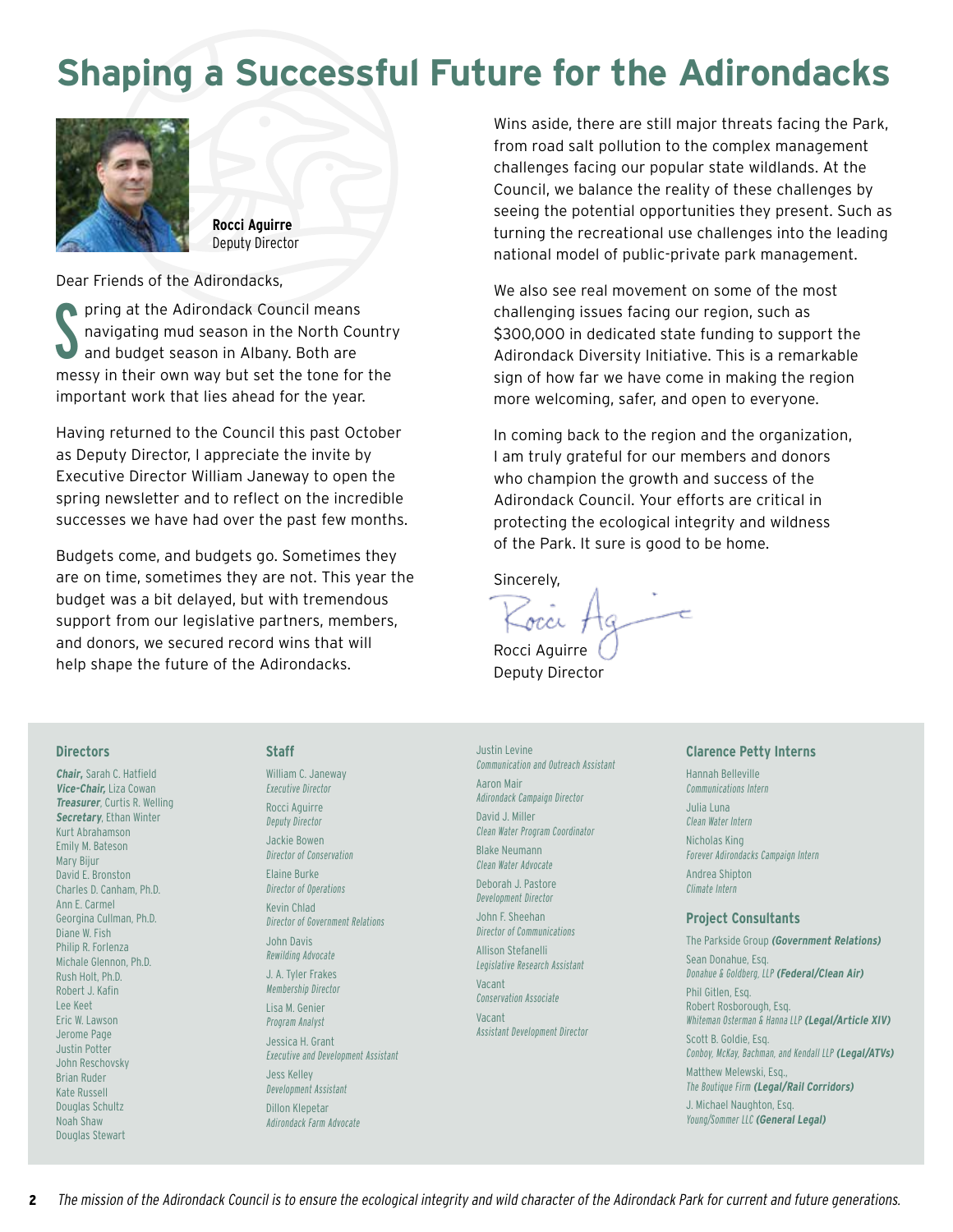# **CAPITAL MATTERS**



## **Historic Budget Wins for Water, Climate, & Communities**

T he New York State budget, approved April 9, makes historic investments in clean water, wilderness, wildlife, and taxpayers.

While leading successful advocacy for Adirondack wilderness and clean water protection, jobs, and science (see cover story), the Adirondack Council also supported partner efforts that secured five historic wins for the state and other specific Adirondack wins.

The **Clean Water, Clean Air, and Green Jobs environmental bond act** of 2022, a new \$4.2-billion investment in combating climate change and protecting nature statewide. This goes to the state's voters in November. 1

The **Environmental Protection Fund (EPF) increased to a record level of \$400 million**, including \$40 million for open space conservation, \$48.7 million for state land stewardship, and \$15 million for climate and justice, \$21 million for farmland protection, and increased funding for the Park's Visitor Interpretive Centers. 2

New **statewide protections for wetlands** will preserve over 1 million acres across New York and offer opportunities to better preserve some Adirondack wetlands. 3

Adirondack communities will benefit from an investment of more than \$1 billion of state and federal money to **complete networks and help lowincome residents afford broadband internet access**. A pole-connection corridor fee imposed on new broadband equipment installations was eliminated. 4

Local property taxpayers will get relief and cleaner water from a new **\$500 million appropriation for grants to communities for water and sewage treatment infrastructure** projects. 5

Efforts will continue to secure: a doubling and diversification of the Forest Ranger force and other needed staff at the Department of Environmental Conservation; \$5.5 million more for the \$6 million *Survey of Climate and Adirondack Lake Ecosystems* (SCALE); Adirondack Park Agency staff and circuit riders to help communities; and items for the state to address climate change, justice, and a just energy transformation.

**See more budget highlights and details on pages 4 & 5.**

## **NYS Clean Water Grants Announced**

In April, Governor Hochul and the New York State Environmental Facilities Corporation announced that over \$8 million in clean water grants will be coming to the Adirondack Park. These clean water infrastructure dollars are critical to the Park's rural communities and are another step toward achieving our clean water goals in the Adirondacks. Over the past six years, Adirondack towns and villages have received over \$88 million in grants for their clean water projects, making them feasible and affordable to the Park's residents. LAKE PLACID | PHOTO © CARL HEILMA



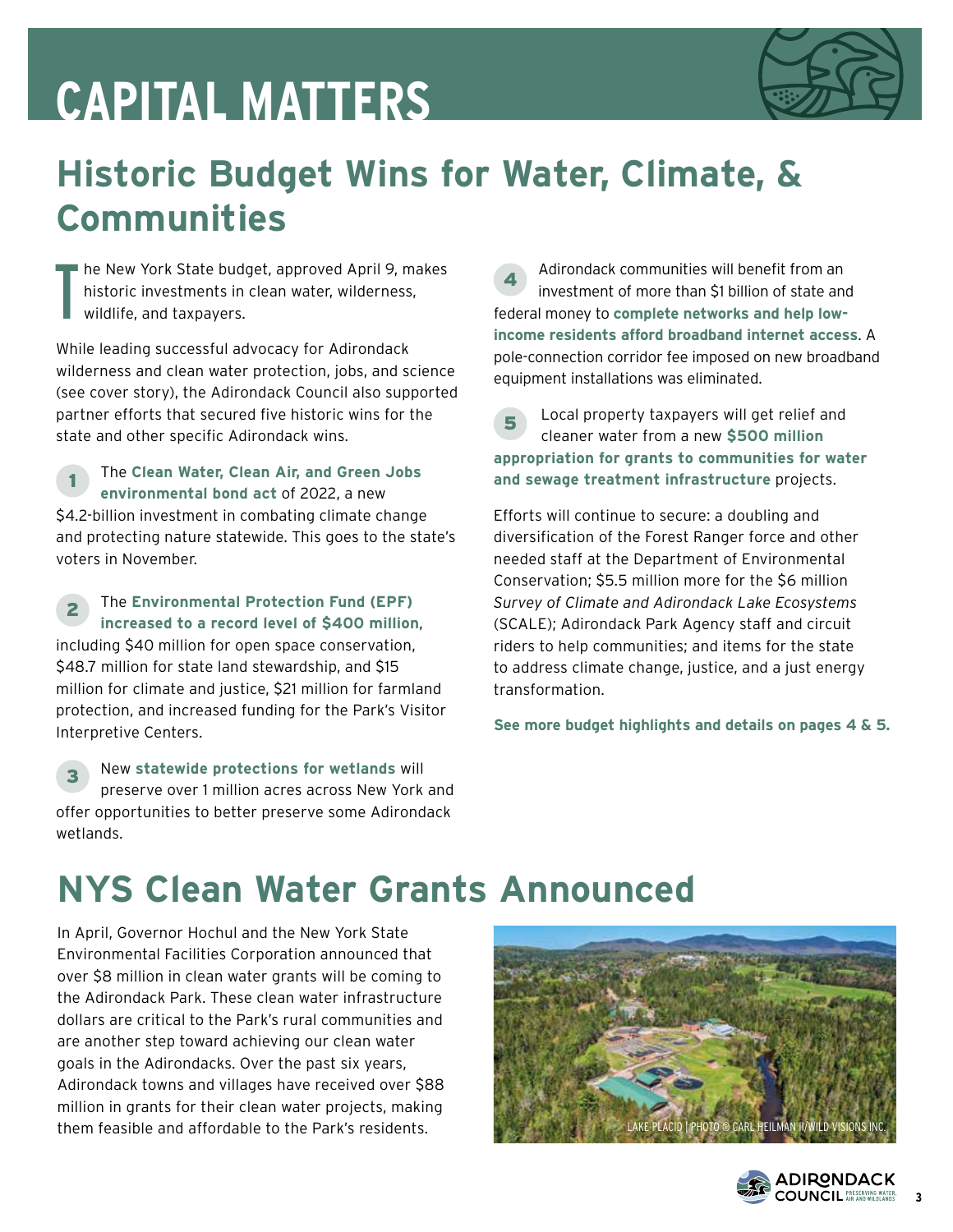# **IN & ABOUT THE PARK**

#### **1. Increased Funding to Fight Invasive Species in Park Waters**

A substantial increase to the Environmental Protection Fund from \$300 to \$400 million, the first since 2016, includes a \$2 million bump in funding directed toward invasive species eradication across the state. This crucial investment will ensure the continuation of financial and technical support to communities in managing invasive species populations, and in promoting social and economic benefits to these regions. Additional increases to funding levels for invasive species eradication could further bolster efforts across the Adirondack Park to take a preventative approach to invasive species management, and reduce the future costs of more reactive management strategies.

The boat washing/decontamination station at the Adirondack Welcome Center will help prevent the spread of invasive species in the Adirondacks | Photo: AWI

### **2. Funds for Stewardship & Visitor Safety Increased**

The state budget included an increase of \$14.3 million for the State Land Stewardship category in the Environmental Protection Fund to \$48.7 million statewide. Included in this was \$8 million for Adirondack and Catskill visitor safety and wilderness protection. This funding will help managers of the Forest Preserve cope with overwhelming levels of use and overcrowding on the most popular public lands. It will also allow the state to provide more trailhead and backcountry stewards, shuttle services, visitor education, and increased trail work.

### **3. Adirondack Diversity Initiative Gets Boost in Funds**

The Adirondack Diversity Initiative (ADI) received \$300,000 from the Environmental Protection Fund in the final state budget, an increase of \$50,000 from the last two years. This additional funding will allow ADI, housed at the Adirondack North Country Association, to expand its scope and reach and continue to make the Adirondack region a more welcoming and inclusive place for all New Yorkers, including visitors and permanent and seasonal residents.

Photo: Nicky Hylton-Patterson, Executive Director of the Adirondack Diversity Initiative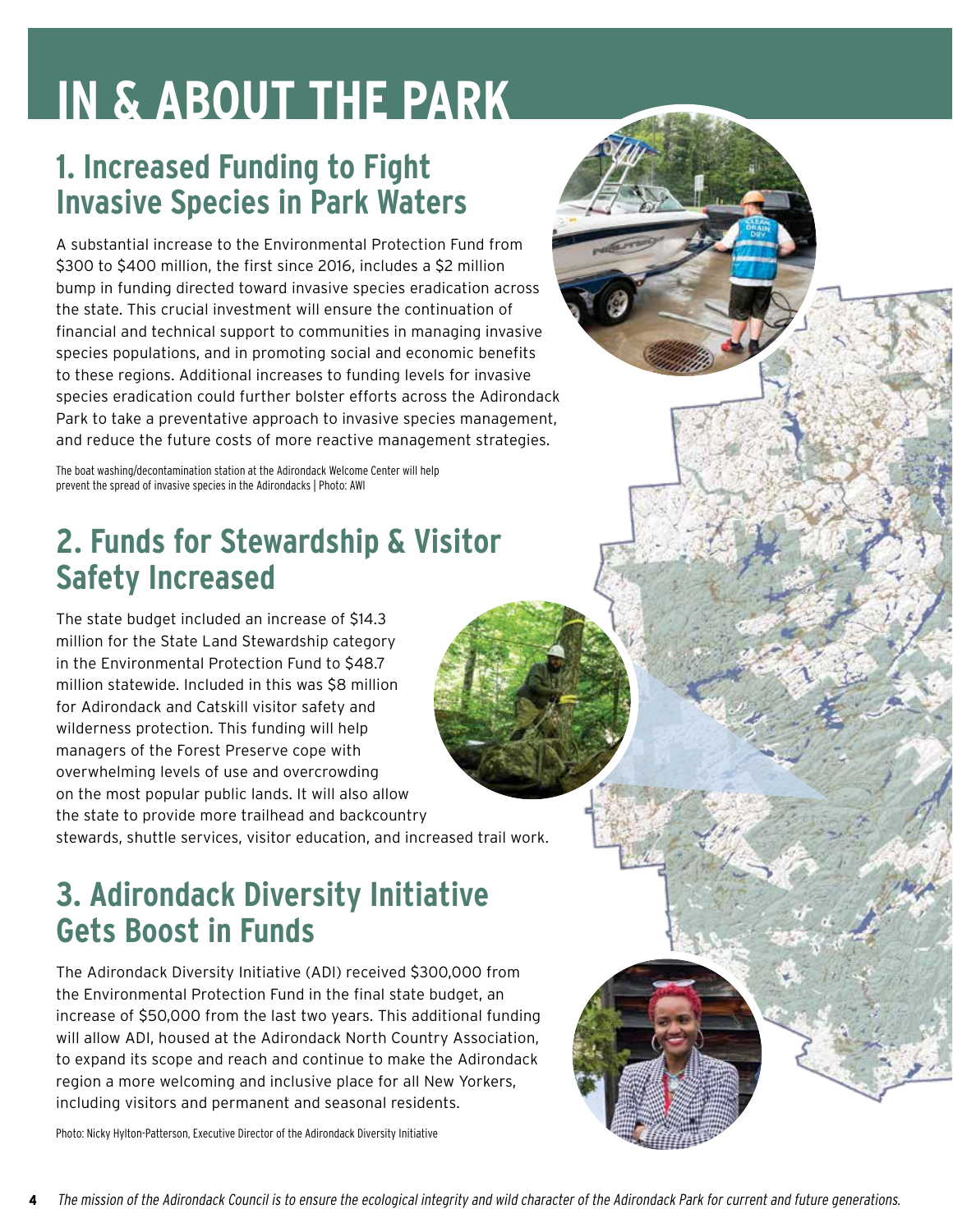



### **4. Better Protection of Wetlands**

The final state budget included increased wetlands protection across New York State. Changes in the state's wetlands policy will reduce the minimum size for state jurisdiction from 12.5 acres to 7.4 for wetlands outside the Adirondack Park (which already have state jurisdiction at 1 acre). It also expands the types of wetlands that can get state protection and the scope of the Adirondack Park Agency's jurisdiction over development on lakeshores and other deep-water wetlands. Wetlands offer critical habitat and climate change resiliency, which makes this statewide increase in protection a win for all New Yorkers.

#### **5. Increased Investment in Park Visitors' Centers**

Funding for the two Visitor Interpretive Centers (VIC) in the Park was increased in this year's budget. SUNY ESF received a \$30,000 increase to \$150,000 to run the VIC in Newcomb, and Paul Smith's College received \$225,000 for the Brighton/Paul Smiths VIC, up from \$180,000 in the previous budget. Both VICs provide guided and self-guided nature trails, interpretive programming, and areas to conduct scientific studies.



## **6. Broadband For All Funding**

The final state budget included a \$1.6-billion statewide investment in Governor Hochul's ConnectAll initiative, aimed at providing affordable broadband to all remaining underserved communities around the state. These funds will also provide price breaks and subscription subsidies for residents who cannot afford service. At the same time, the Legislature eliminated a utility pole fee that had prevented the speedy, affordable deployment of a new fiber-optic network throughout the Adirondacks. Both actions responded to concerns expressed in the Adirondack Council's 2021 State of the Park Report.

Executive Director Willie Janeway in the field | Photo: Nancie Battaglia

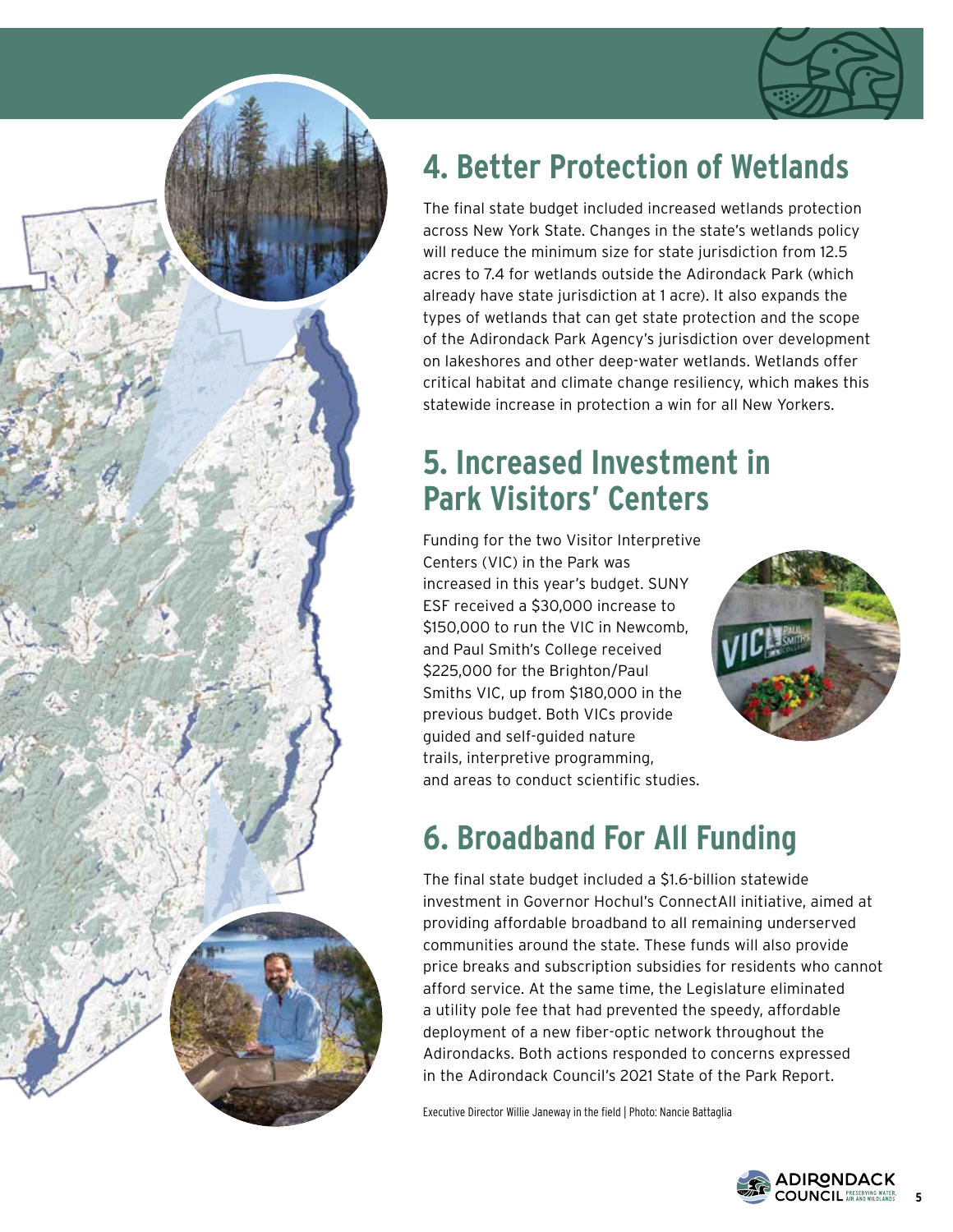# **CONSERVATION MATTERS**



## **Farm Micro-grants Announced**

T he Essex Farm Institute (EFI), a program of the Adirondack Council, awarded 15 micro-grants totaling \$32,000 to local farmers and value-added food producers to build a climate-friendly local economy in the Adirondack Park. It was the seventh consecutive year that the Adirondack Council has sponsored this project with generous support from the Klipper Family Fund and other contributors.



Adam Wild, Director of the Uihlein Maple Research Forest, tours a microgrant funded project with former EFI program coordinator Charlotte Staats

This year's grant criteria was modified to accommodate both larger operations as well as projects featuring collaborations among several qualified applicants. Included in the 37 applications were projects both larger and more diverse in scope than in previous years.

Funded projects include the installation of solar photovoltaic energy systems, solar hot water heating systems, the electrification of farm equipment, a shareduse implement to assist with cover crops, riparian planting to keep sediment from entering rivers, as well as several capacity-building grants at the \$1500 level.

The program remains popular among farmers and received positive press in several local online and inprint media. EFI is also exploring better ways of detailing the impact of funded projects in the short and longterm. Making the economic and environmental impact tangible will reinforce its relevance, increase support for the program's longevity, and inspire other farms to explore climate-friendly practices.

## **Opposition to APA Approval of ProcellaCOR Herbicide Use in Lake George**

A t its April meeting, the Adirondack Park Agency (APA) approved a permit for the Lake George Park Commission to apply the herbicide ProcellaCOR in two plots, approximately four acres in size, in Lake George to treat Eurasian watermilfoil beds.

The chemical was approved for use by the Environmental Protection Agency in 2018. The Council opposed the Commission's permit request due to the lack of known long-term environmental impacts the chemical could have on Adirondack waters and ecosystems. Four APA board members voted against the permit, citing ecological concerns and local governments opposition; six members voted in support.

Plot 1 is located at Blair's Bay west of Glenburnie. Plot 2 is located seven miles south at Sheep Meadow Bay north of Huletts Landing. Both locations are in the Town of Hague, Warren County.



6 The mission of the Adirondack Council is to ensure the ecological integrity and wild character of the Adirondack Park for current and future generations.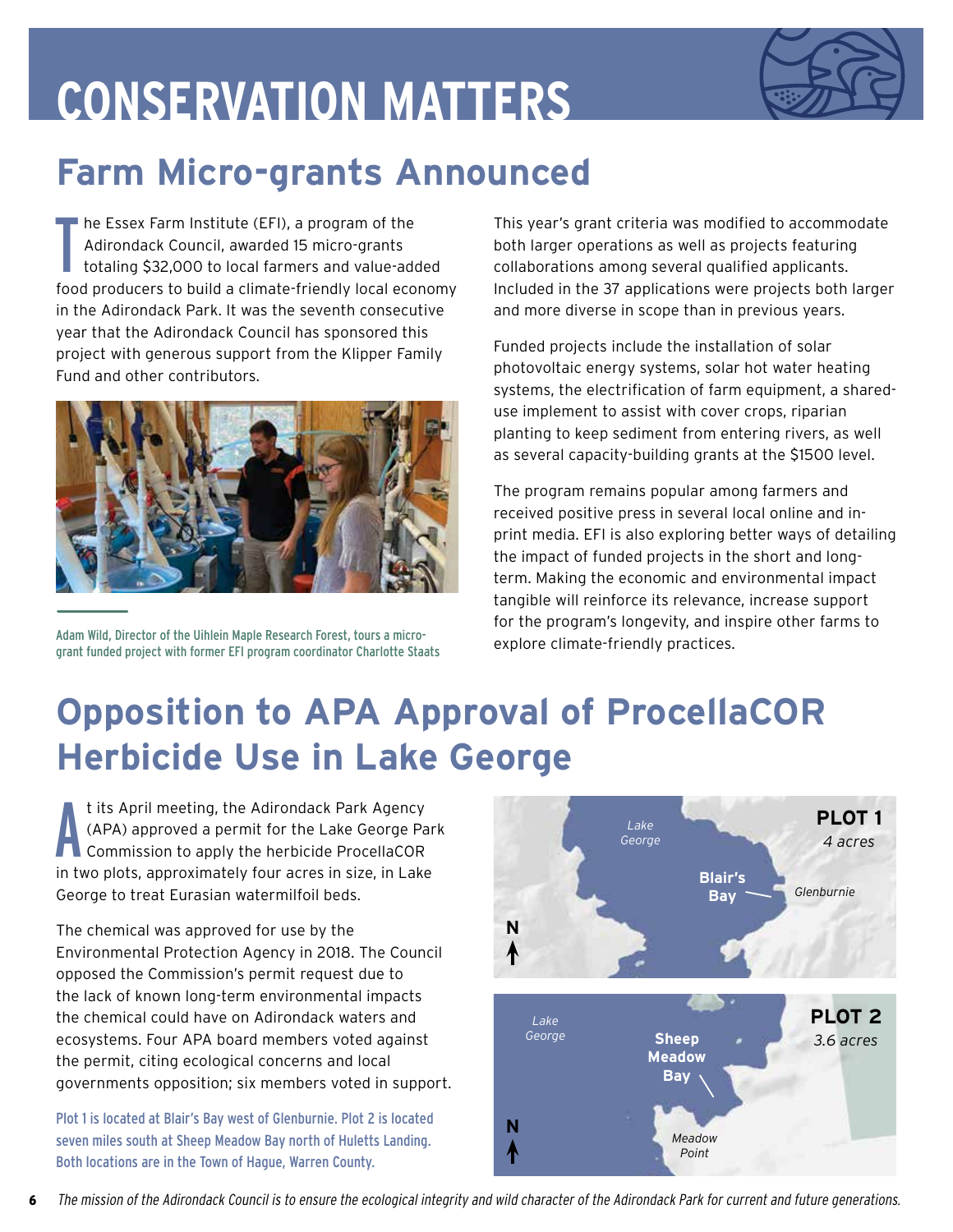# **SUPPORTING THE COUNCIL**



## **Become a Sustaining Member**

N ever can remember when your last donation occured? Consider becoming a sustaining member with a monthly gift! Instead of giving one lump sum of \$35, \$50, or \$100 every year, you can set up your credit card or your bank account to automatically contribute \$5 or \$10 a month – or any amount you choose. It's a lot easier on your budget because it



spreads your support throughout the year. Plus, your membership will always be active – so you'll never have to worry about when it's time to renew your support. Best of all, you will be providing the Adirondack Council a steady stream of revenue throughout the year to help preserve the water, air and wildlands for current and future generations.

Become a sustaining member today by using the enclosed envelope or by joining on our secure website at donate.adirondackcouncil.org/givemonthly.

# **Support Adirondack Conservation**

W hether you are in the Adirondacks or elsewhere, you too can show your support for preserving the water, air, and wildlands of this national treasure. Visit our online shop at **donate.AdirondackCouncil.org** or call us at 518.873.2240 to purchase a variety of branded merchandise. All proceeds support our daily advocacy for the Adirondack Park.

#### **NEW - 2023 Forever Wild Calendar | \$15**

*12-month calendar featuring the award-winning landscape photography of Carl Heilman II.*



#### **Trucker Hats | \$20 - \$25**

*Two-tone (blue/green), Richardson trucker hats with loon logo in faux-leather or cloth patch or white embroidery*



#### **Handmade Loon Mugs & Tankards | \$25 - \$30**

*Handcrafted in the USA, 12 - 18oz capacity, microwave & dishwasher safe - mugs available in teal, burgundy, or sand (shown) - tankards available in dijon or heritage blue (shown)*





#### **Stay Connected & Get Engaged!**

We are here to keep you informed and up-to-date on the latest Adirondack conservation issues. Email is the fastest, most costeffective way to communicate with you. Sign-up today and receive important campaign updates, digital newsletters, action alerts, and our monthly *In and About the Park Blog* and *5 Things You Need to Know* emails.

If you have previously unsubscribed from our email list we would love to connect with you again.

Please subscribe or resubscribe to our emails at AdirondackCouncil.org or by text message:

Please text **CALLOFTHELOON** to 22828 to get started.